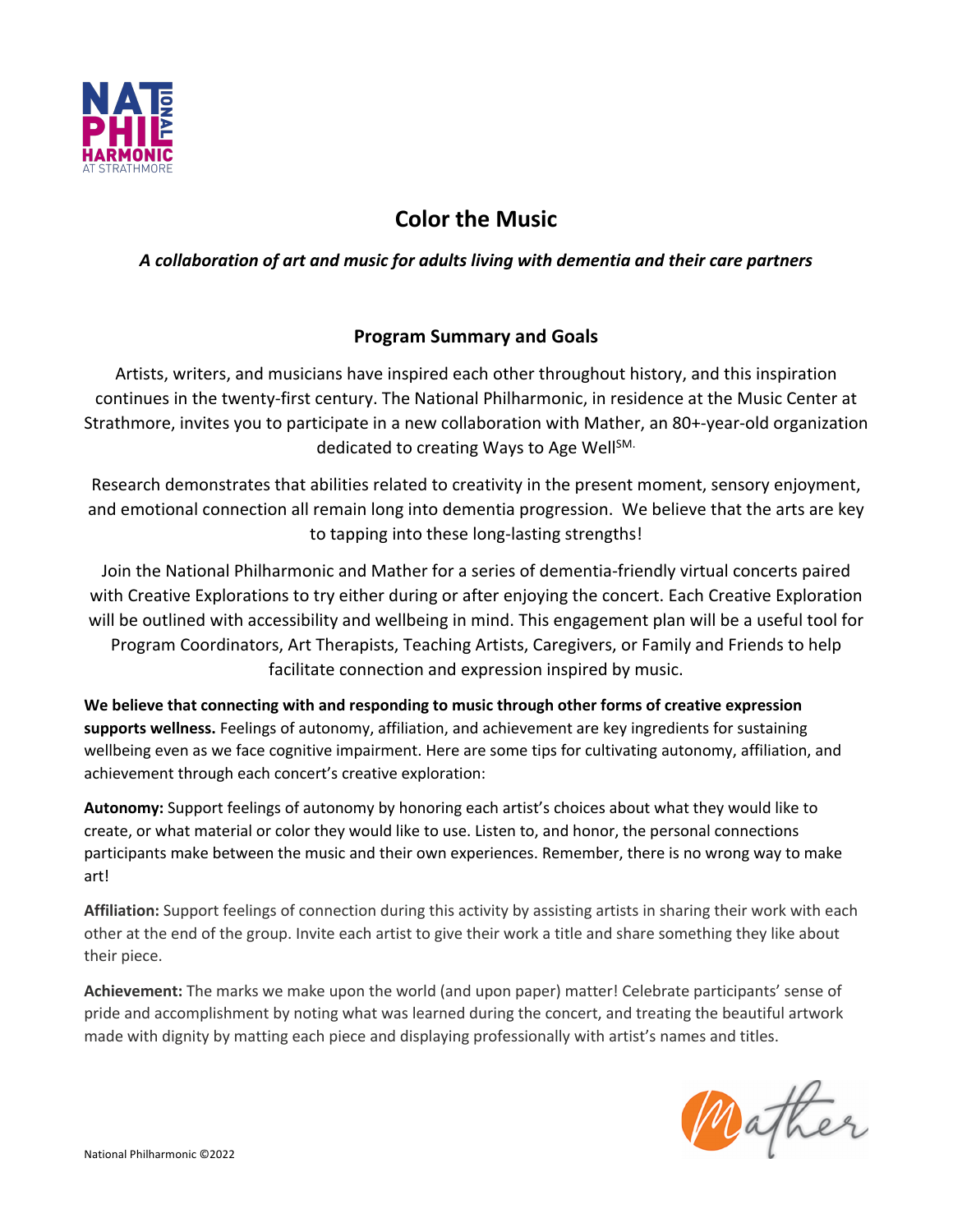

## **Guide for Professional Program Facilitators, Care Partners, or Family Members**

## **CONCERT SUMMARY**

This concert features Western Classical Music, linked between the Romantic period and 20th Century/Modernism. Contrast is present in the rumbling sounds below the melody above, the strings contrasting the winds and brass. The compositional style of Debussy is impressionistic in nature, the sounds and gestures often creating sweeping pastel sounds/colors rather than more direct/primary color sounds, as well providing a more rounded sound rather than very articulated.

This concert also features 20th Century/Modernism. Holst's inspiration is based on the concept of astrology, which Holst was fascinated with. "These pieces were suggested by the astrological significance of the planets; for instance, Mercury is the symbol of mind." Each movement brings the planet to life as a character, and then their characters stand in steep contrast to the surrounding movements, for instance following the intensity of Mars, Venus has a more gentle, peaceful character.

## **MUSICAL SELECTIONS & PERFORMERS**

## Concert #2: Debussy and Holst's *The Planets* in collaboration with NASA Goddard

Performers: *National Philharmonic Orchestra & members of the National Philharmonic Chorale*

## Claude Debussy, La Mer (23') Song List

- 1. De l'aube à midi sur la mer
- 2. Jeux de vagues
- 3. Dialogue du vent et de la mer

#### Gustav Holst, The Planets (51') Song List

- 1. Mars, the Bringer of War
- 2. Venus, the Bringer of Peace
- 3. Mercury, the Winged Messenger
- 4. Jupiter, the Bringer of Jollity
- 5. Saturn, the Bringer of Old Age
- 6. Uranus, the Magician
- 7. Neptune, the Mystic

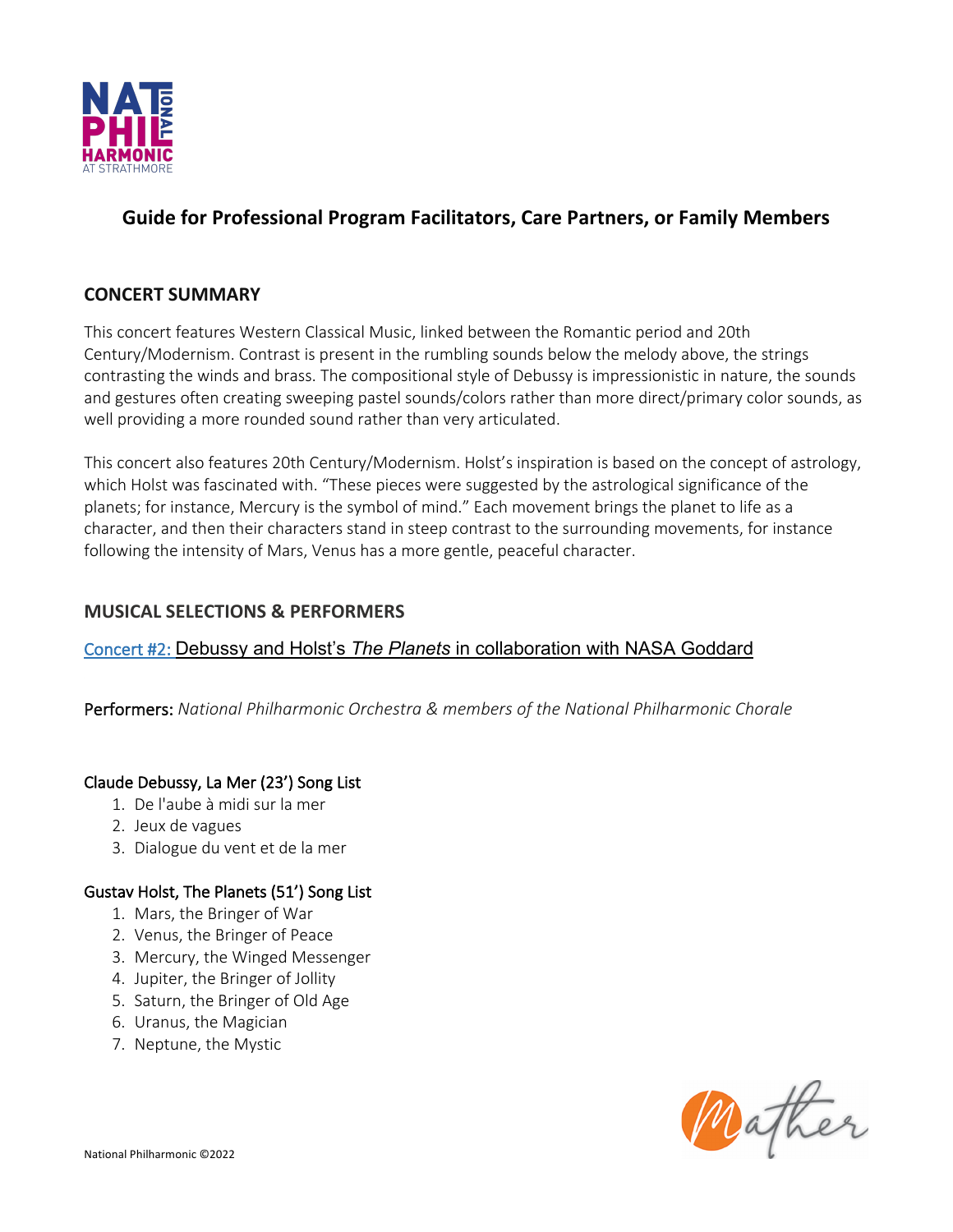

## **Concert 2 Creative Exploration: Abstract Planets!**



#### **MATERIALS:**

- **Names and Images of Planets for artists to choose from**
- **Round Yupo Paper** a synthetic plastic paper (*available on Amazon, Dick Blick Art Supplies, Jerry's Artarama) If unavailable, you can also cut regular watercolor paper into circles.*
- **Liquid Watercolor** *(Blick Liquid Watercolor, S&S Worldwide Color Splash!, Dr. Ph Martin's Radiant Concentrated Watercolor Set, Liquitex Acrylic Inks) – or simply create your own by making wet puddles in your watercolor palette and providing ink droppers)*
- **Paper towels**
- **Brushes**
- **Optional – glitter, markers, pencils, pastels, etc.**

#### **SET UP: This activity is intended to occur after the concert.**

• Prepare each artist's workspace with round yupo paper (or watercolor paper.) You may want to tape the paper to the table. Have watercolors, brushes, etc. ready to be distributed once they have selected their planetary inspiration and desired colors.

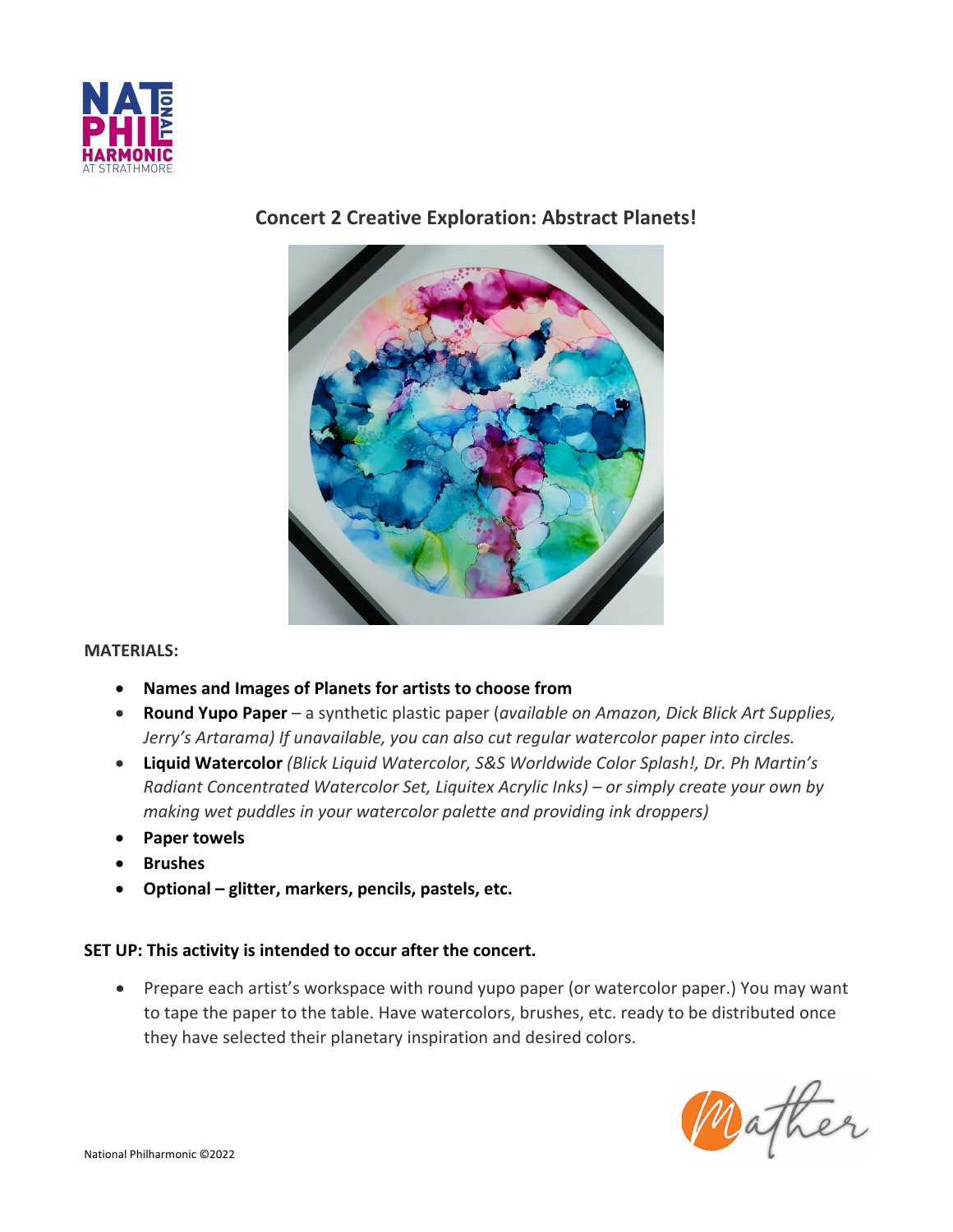

#### **PROCEDURE:**

- We will be making art inspired by Holst's *The Planets* and images from the NASA Goddard Center. The colors and patterns in images of the planets can be great inspiration for abstract art! Abstract art inspired by outer space is a great example of the unique intersections of art and science – both fueled by curiosity and wonder!
- Provide each artist with a list of the planets and the sun (and if possible, images of each planet.) Invite the artists to discuss what each planets bring to mind – participants could even learn about what archetypes, emotions, or stories have been associated with planets throughout history.
- Invite participants to select a planet as inspiration and identify what colors they would like to use for their interpretation. Pass out the paint materials & colors each participant would like to use for their planet(s). For example, reds and oranges correlate to the character of Mars, Earth is most frequently associated with blue and green, and Venus might be more pastel in nature. Participants may also prefer to make up a new planet, and this is fine too.
- Invite participants to experiment with liquid watercolor on their round surface by creating puddles of water, dripping liquid watercolor into the water and watching it flow and blend, moving color around the surface with a brush, etc. Experiment! As the water dries on the surface, it will create interesting textures and patterns.
- Experiment with adding other materials (markers, pencil, pastel, etc.) or even sprinkling glitter or salt for texture.
- If multiple artists have been creating, after the paintings dry encourage the group to create a whole solar system based on their planets combined. If a single artist is creating, encourage them to create more planets over time to gradually create an entire solar system!
- There are no wrong ways to make art, so anything goes! Try to cover your surface with color, and you will be amazed at the interesting textures and effects that emerge when it dries!

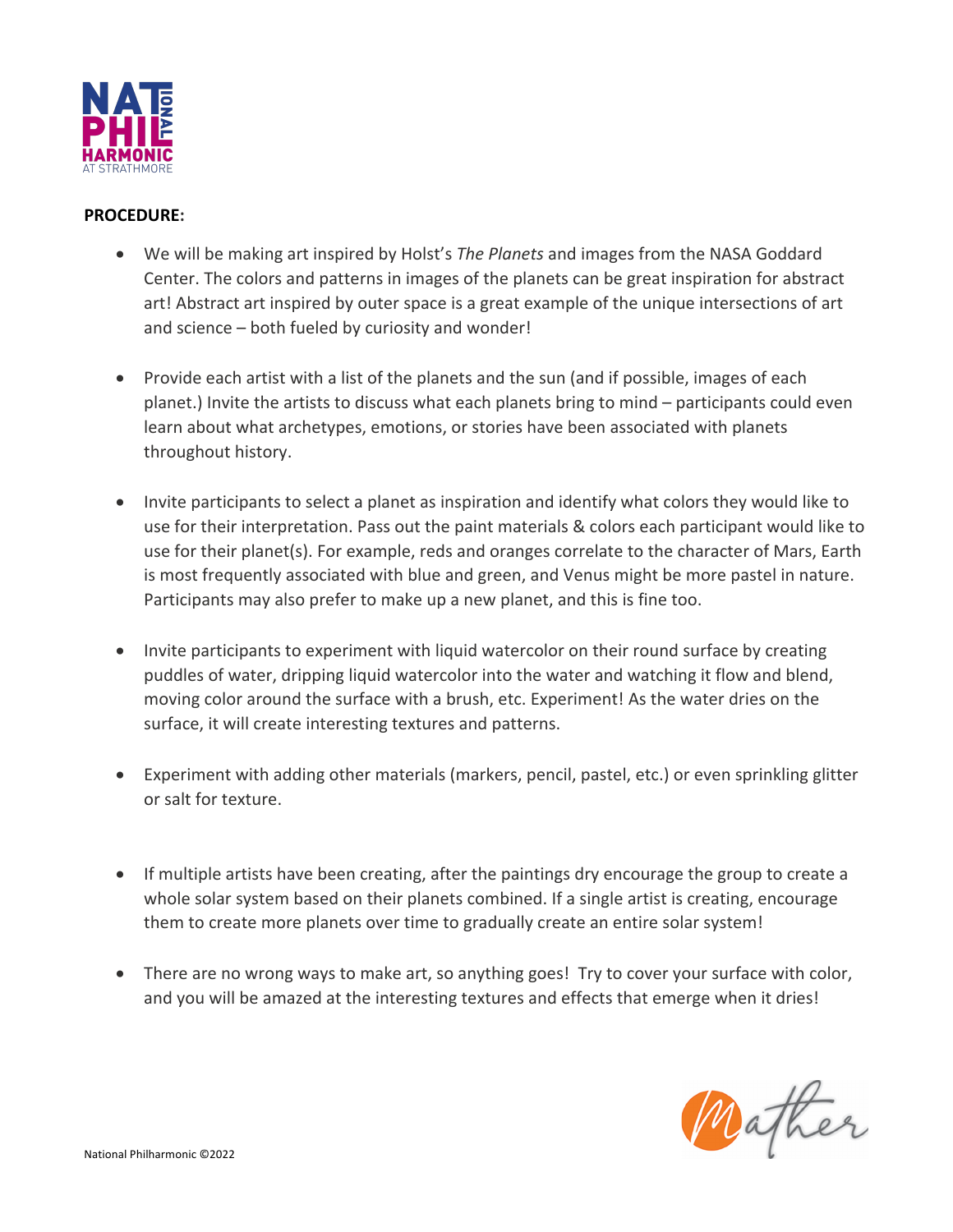

#### **DISCUSSION QUESTIONS:**

- What planetary characteristics did you choose to depict in your art? Why is that?
- Giving your planet a name, what name would you choose, and why?
- Would you ever want to travel there?
- What is your planet best known for?
- What kind of music or sounds would best fit your planet?
- If you made this artwork alongside someone else compare your work with theirs. What other planets would you like to visit?

#### **TAKE IT EVEN FURTHER:**

• Invite participants to describe their planet, give it a name, or even write a poem about their planet, using the following fill-in-the-blank sentences as a guide to fill in about their artwork (or make up your own!):

| I am       |  |  |  |
|------------|--|--|--|
| I move     |  |  |  |
| I look     |  |  |  |
| I turn     |  |  |  |
| The stars  |  |  |  |
| I dream of |  |  |  |

• Combine the round paintings into a solar system art installation to share with a wider community, friends, family, etc.

#### **TIPS:**

- GO SLOW! Give time for each participant to choose the planet they most identify with.
- Encourage them choose more than one sphere, and to use their imagination to create new planets that might not be listed
- Give each participant a chance to describe their work and share their thoughts and feelings about the project.